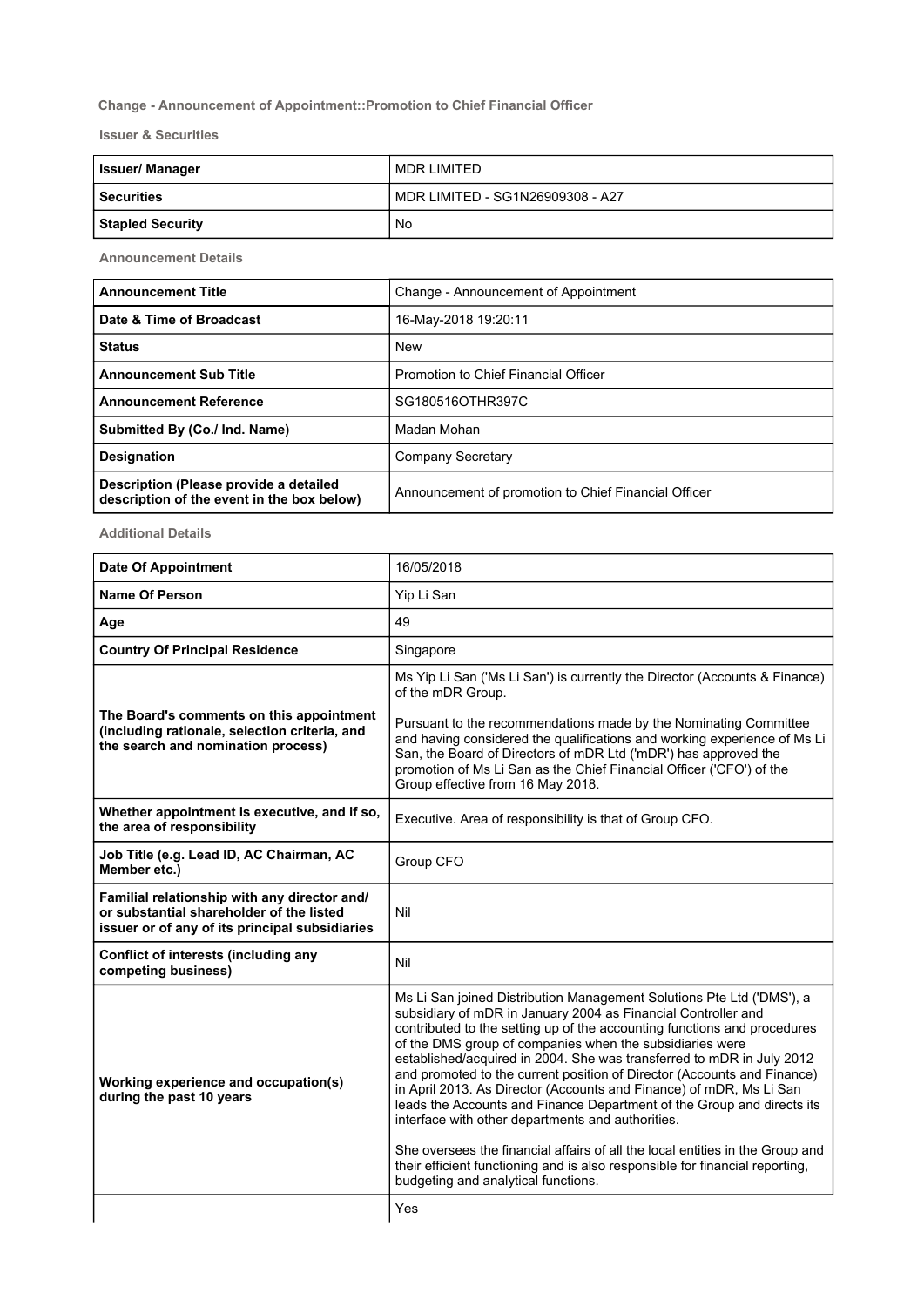| Undertaking submitted to the listed issuer in<br>the form of Appendix 7.7 (Listing Rule 704<br>(7)) Or Appendix 7H (Catalist Rule 704(6))                                                                                                                                                                                                                                                                                                                                                                                                                                                                                                                                           |                         |  |
|-------------------------------------------------------------------------------------------------------------------------------------------------------------------------------------------------------------------------------------------------------------------------------------------------------------------------------------------------------------------------------------------------------------------------------------------------------------------------------------------------------------------------------------------------------------------------------------------------------------------------------------------------------------------------------------|-------------------------|--|
| Shareholding interest in the listed issuer<br>and its subsidiaries?                                                                                                                                                                                                                                                                                                                                                                                                                                                                                                                                                                                                                 | Yes                     |  |
| <b>Shareholding Details</b>                                                                                                                                                                                                                                                                                                                                                                                                                                                                                                                                                                                                                                                         | 4,400,000 shares of mDR |  |
| # These fields are not applicable for announcements of appointments pursuant to Listing Rule 704 (9) or Catalist<br>Rule 704 (8).                                                                                                                                                                                                                                                                                                                                                                                                                                                                                                                                                   |                         |  |
| Past (for the last 5 years)                                                                                                                                                                                                                                                                                                                                                                                                                                                                                                                                                                                                                                                         | Nil                     |  |
| <b>Present</b>                                                                                                                                                                                                                                                                                                                                                                                                                                                                                                                                                                                                                                                                      | Nil                     |  |
| (a) Whether at any time during the last 10<br>years, an application or a petition under any<br>bankruptcy law of any jurisdiction was filed<br>against him or against a partnership of<br>which he was a partner at the time when he<br>was a partner or at any time within 2 years<br>from the date he ceased to be a partner?                                                                                                                                                                                                                                                                                                                                                     | No                      |  |
| (b) Whether at any time during the last 10<br>years, an application or a petition under any<br>law of any jurisdiction was filed against an<br>entity (not being a partnership) of which he<br>was a director or an equivalent person or a<br>key executive, at the time when he was a<br>director or an equivalent person or a key<br>executive of that entity or at any time within<br>2 years from the date he ceased to be a<br>director or an equivalent person or a key<br>executive of that entity, for the winding up or<br>dissolution of that entity or, where that<br>entity is the trustee of a business trust, that<br>business trust, on the ground of<br>insolvency? | No                      |  |
| (c) Whether there is any unsatisfied<br>judgment against him?                                                                                                                                                                                                                                                                                                                                                                                                                                                                                                                                                                                                                       | No                      |  |
| (d) Whether he has ever been convicted of<br>any offence, in Singapore or elsewhere,<br>involving fraud or dishonesty which is<br>punishable with imprisonment, or has been<br>the subject of any criminal proceedings<br>(including any pending criminal proceedings<br>of which he is aware) for such purpose?                                                                                                                                                                                                                                                                                                                                                                    | No                      |  |
| (e) Whether he has ever been convicted of<br>any offence, in Singapore or elsewhere,<br>involving a breach of any law or regulatory<br>requirement that relates to the securities or<br>futures industry in Singapore or elsewhere,<br>or has been the subject of any criminal<br>proceedings (including any pending criminal<br>proceedings of which he is aware) for such<br>breach?                                                                                                                                                                                                                                                                                              | No                      |  |
| (f) Whether at any time during the last 10<br>years, judgment has been entered against<br>him in any civil proceedings in Singapore or<br>elsewhere involving a breach of any law or<br>regulatory requirement that relates to the<br>securities or futures industry in Singapore<br>or elsewhere, or a finding of fraud,<br>misrepresentation or dishonesty on his part,<br>or he has been the subject of any civil<br>proceedings (including any pending civil<br>proceedings of which he is aware) involving<br>an allegation of fraud, misrepresentation or<br>dishonesty on his part?                                                                                          | No.                     |  |
| (g) Whether he has ever been convicted in<br>Singapore or elsewhere of any offence in                                                                                                                                                                                                                                                                                                                                                                                                                                                                                                                                                                                               | No                      |  |